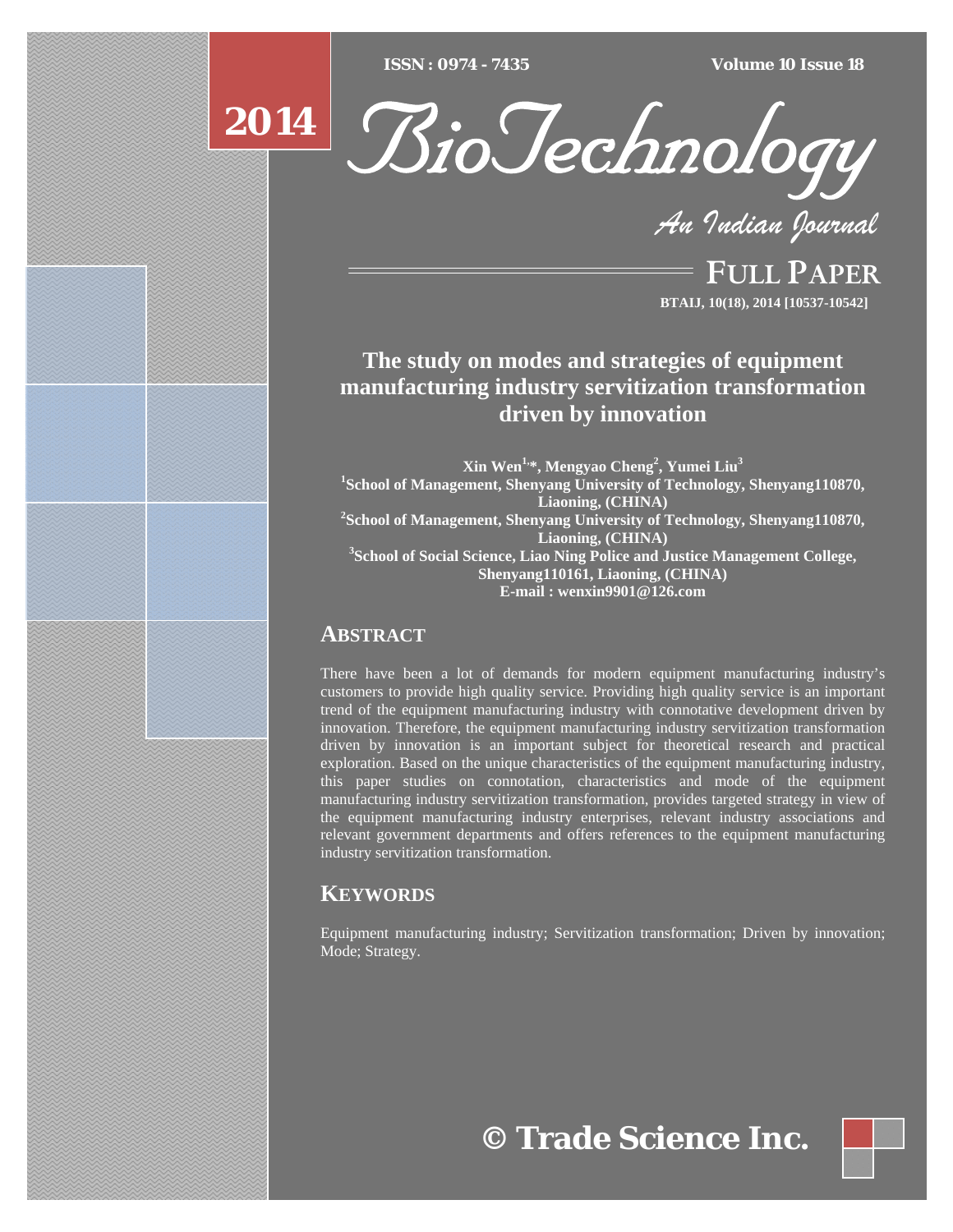#### **INTRUCTION**

 With the rapid development of the global economy and the advent of IT revolution era, the equipment manufacturing enterprises in many countries have realized that the profits are gradually declining if only depending on manufacturing. Under this embarrassing situation, the equipment manufacturing enterprises enhance their products' core competitiveness by providing better service than before. Currently equipment manufacturing services transformation has become an inevitable tendency of the development of equipment manufacturing industry. The Party's 18th Report clearly stated that it was supposed to promote strategic emerging industries and advanced manufacturing to develop healthily, to facilitate modern service industry to grow and to accelerate the traditional industries to transform and upgrade**[1]**. Therefore, the equipment manufacturing industry servitization transformation driven by innovation is an inherent demand for the development of Chinese equipment manufacturing industry.

 According to the relevant researches, based on the characteristics of the equipment manufacturing industry, it studies the meaning, feature and modes of the equipment manufacturing industry servitization transformation. Meanwhile, it proposes targeted strategy to the equipment manufacturing enterprises, industry associations and relevant government departments, which provides reference to equipment manufacturing industry servitization transformation.

# **CONNOTATION AND INFLUENCING FACTORS OF THE EQUIPMENT MANUFACTURING INDUSTRY SERVITIZATION TRANSFORMATION**

#### **Connotation of the equipment manufacturing industry servitization transformation**

 Recently manufacturing industry servitization transformation is a significant theme in the study of management science. In this part, it will review the relevant researches and analyze its connotation through definition.

 The earliest two persons who propose servitization are Vandermerve and Rada**[2]**. They believe that the equipment manufacturing enterprises provide goods and service initially and then turn into offering complete goods or service package. In terms of complete package includes goods, service, supporting, self-service and knowledge. White (1999) describes that the equipment manufacturing industry servitization transformation changed products producers into service providers, which is a dynamic process**[3]**. Fishbein (2000) and Makower (2001) believe that servitization transformation sells products with offering perfect service, which emphasizes providing service rather than selling products**[4]**. Aiming at equipment manufacturing industry servitization, Szalavetz (2003) believes that it includes two aspects: the efficiency of internal services and quality of external services**[5]**. To be specific, internal service contains not only exploration of products and process,design, expanding training, pre-job training and value chain management, but also exploration of organization, coordination, human resource management, accounting, law and fanatical service, which influence the efficiency of enterprises' internal operation and competitiveness of enterprises. In addition, external service contains not only maintain and repair, but also purchasing, financing, transportation, installment, system integration and techniques supporting, which increase the value and sales with intangible service.

 Jiguo Liu and Li Jiangfan Li**[6,7]** maintain that manufacturing enterprises servitization refers a dynamic process that manufacturing enterprises transform concentrating on products producing to service providing. Servitization contains two aspects. One is input service, which means service elements are in the total investment in the manufacturing industry sector. The other is output service, which means service is in the total output. Therefore, new development form of equipment manufacturing industry makes an apparent contrast with the traditional one, which can be seen in the following parts.

| aspec                                                                                   | <b>Value Increase</b>                                                                     | <b>Process Flow</b>                                                                                         | <b>Services</b><br><b>Modes</b>                                             | <b>Functions of the</b><br>Organization                                                 |
|-----------------------------------------------------------------------------------------|-------------------------------------------------------------------------------------------|-------------------------------------------------------------------------------------------------------------|-----------------------------------------------------------------------------|-----------------------------------------------------------------------------------------|
| tvp<br>Traditional equipment<br>manufacturing industry<br>mode                          | By selling tangible<br>products to achieve<br>value increase                              | Enterprises only<br>produce products                                                                        | Enterprises<br>passively provide<br>customers<br>personalized<br>service    | Enterprises transmit<br>internal information<br>only on horizontal or<br>vertical level |
| The mode of the<br>equipment<br>manufacturing industry<br>servitisation<br>transforming | Enterprises provide<br>the tangible<br>products as well as<br>services to make<br>profits | Enterprises produce<br>products and also focus<br>on corporate internal<br>services and external<br>service | Enterprises<br>initiatively provide<br>customers<br>personalized<br>service | Enterprises transmit<br>internal information<br>through network-style<br>sharing        |

# **TABLE 1 : Comparation between traditional equipment manufacturing industry mode and new one with servitisaiton transforming**

 To sum up, equipment manufacturing industry servitization means the process that equipment manufacturing enterprises transfer the concentration from products producing to service providing. Equipment manufacturing servitization can be divided into two parts. One part is equipment manufacturing industry input servitization, which implies the process of products producing demands a wide range of services, including new techniques exploration, market research, advertisement,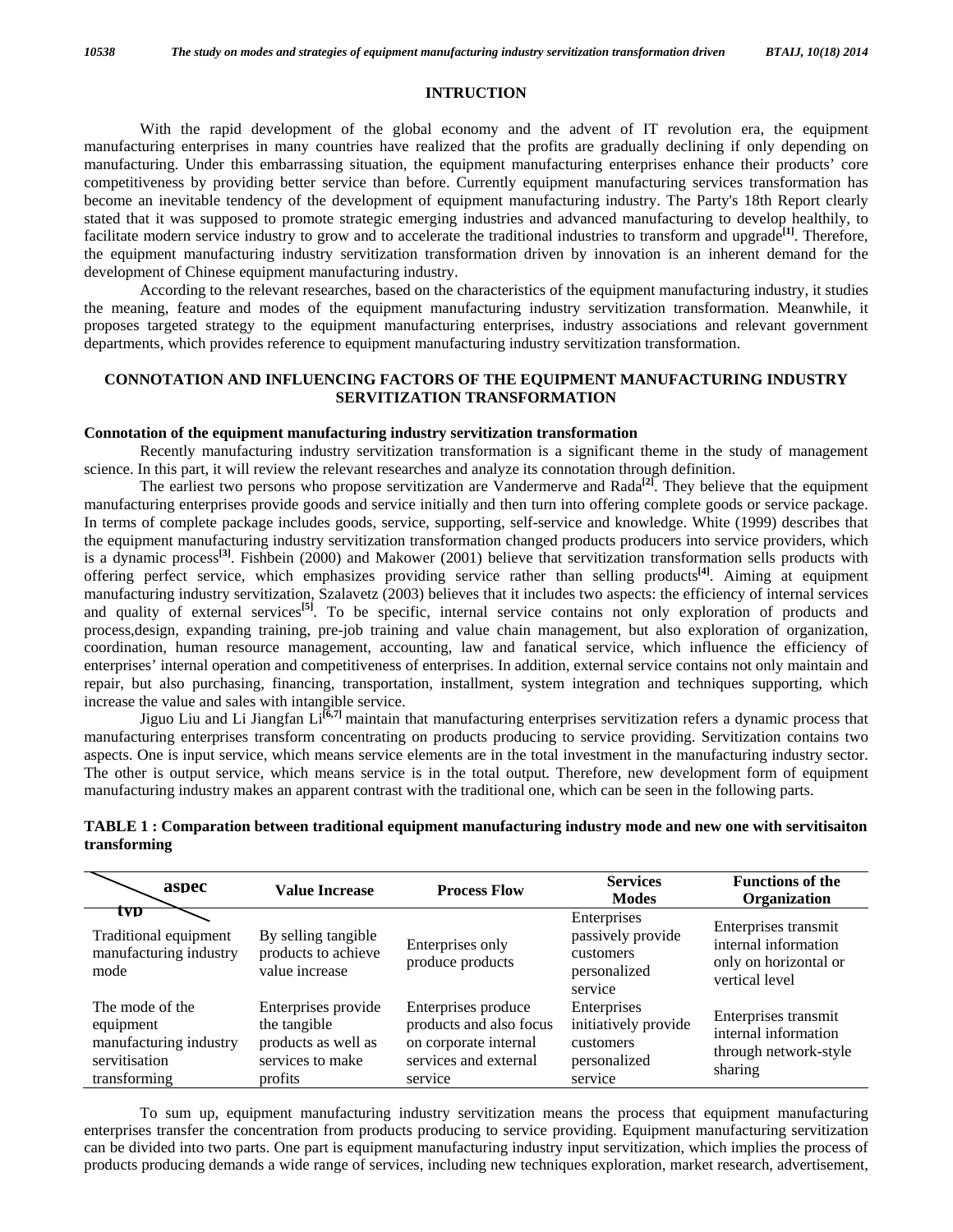logistics, techniques supporting, parts supporting and information consultancy. The other one is equipment manufacturing industry output servitization, including after-sale service, maintain, financial lease and insurance. The targets of servitization are to increase customer value, to satisfy customers demand as much as possible and to enhance the competitiveness of enterprises.

# **The factors of equipment manufacturing industry servitization transformation**

 With the advent of global economic integration, equipment manufacturing enterprises goes through gradually increasing competitive pressure. However, under the fierce competitive circumstance throughout the world, our equipment manufacturing enterprises could hardly survive not mention to make profits. Hence, it puts forward the new demand of development mode to equipment manufacturing enterprises. In China, even though equipment manufacturing industry servitization is not mature enough and still needs more exploration, it has become an inevitable tendency. Factors that affect the equipment manufacturing industry servitization transformation are both internal and external.

# **Internal factors**

# **Technical factors**

 Modern equipment manufacturing enterprises integrate producing and service providing and they two turn increasingly close. The equipment manufacturing enterprises from products research and development, design, final sale to after-sale process are accompanied by a large number of services. Meanwhile, enterprise internal information transmission is from original one-way type to current network structures. For this kind of products, equipment manufacturing enterprises need to provide supporting operation instruction and after-sale tracking service to customers. And equipment manufacturing enterprises are gradually changed into equipment manufacturing industry servitisation enterprises.

#### **Human resource factors**

 According to the development of equipment manufacturing enterprises, in order to meet the needs of the consumers much better, equipment manufacturing enterprises need to carry out the training to relevant personnel, and this kind of training is a kind of internal service. High performance, strong technical supporting and satisfactory are beneficial to create value for customers and create profits for enterprises in turn.

# **External factors**

#### **Changing the way of sales**

 With the rapid development of equipment manufacturing industry, most of enterprises change the way from a seller's market in the past to a buyer's market at present. During the manufacturing enterprises internal producing, they need to input a large amount of elements, such as products research and development, design, etc. Meanwhile they provide transportation, installation, maintenance and other services. Changing the way of sales are the external factors influencing the equipment manufacturing industry servitization transformation.

# **Environmental factors**

With the cost of raw material and human resource gradually rising through the world, manufacturing enterprises are confronted with the less and less profits, leading to traditional manufacturing enterprises hardly survive. Compared with the service industry, the traditional equipment manufacturing industry has great demand for resources, human resource, which goes against the global environmental protection consciousness. Therefore, it is essential to put service into in the equipment manufacturing industry around the world.



#### **Figure 1 : Mode of independent development with autonomic innovation**

# **THE MODED OF THE EQUIPMENT MANUFACTURING INDUSTRY SERVITIZATION TRANSFORMATION DRIVEN BY INNOCATION**

 In the competitive market, servitization transformation is an integral part of the equipment manufacturing industry. Enterprises should pay attention to the servitization transformation to achieve the balance between tangible products and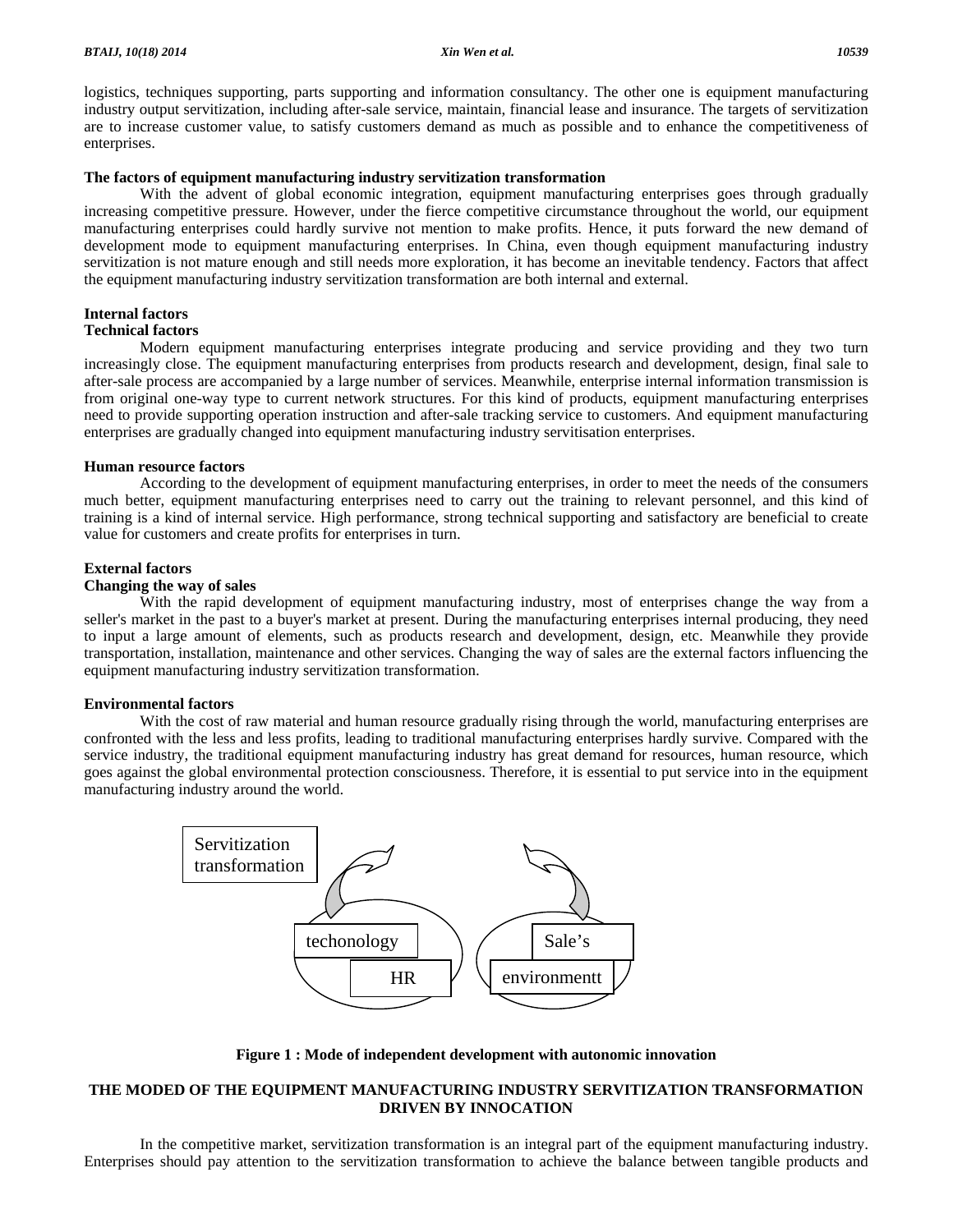intangible service. Therefore, it is an indispensable part for the mode of the equipment manufacturing industry servitization transformation driven by innovation to realize servitization transformation.

#### **Independent development with autonomic innovation**

 The mode of independent development with autonomic innovation means through the enterprise internal autonomic innovation, with the instruction of equipment manufacturing industry enterprises, the internal research and development team explore the mode of equipment manufacturing industry servitization transformation. In this case, it saves a great deal of cost and increase the innovative efficiency. In addition, it promotes the integration between equipment manufacturing industry and service industry. However, this kind of innovation mode demands relatively higher research and development capability and invests capital. Thus, manufacturing enterprises should complete the corresponding targets according to their own case.



**Figure 2 : Mode of independent development with autonomic innovation** 

## **Joint development with cooperation innovation**

 The mode of joint development with cooperation innovation means enterprise explores equipment manufacturing industry servitization transformation with external research and development organization and universities cooperation. Meanwhile, this mode is beneficial for enterprises to import a great quantity of specialized talents. In this way, equipment manufacturing enterprises focus on internal core products production and corresponding services providing. What's more, they cooperate with other research organizations to offer the scientific research achievements to assist the equipment manufacturing industry servitisation transformation.



**Figure 3 : Mode of joint development with cooperation innovation** 

# **Imitation with introduction of innovation**

 In recent years, with the support of national policy, our equipment manufacturing industry develops rapidly, but there is still a certain gap compared with western developed countries on the overall level. In the technical field, our enterprises cooperate with several research institutions to make a breakthrough in some areas. But it still lacks capability of innovation. Therefore, we need to put forward the mode of imitation with introduction of innovation. In this mode, enterprises gradually form their autonomic innovation by learning western advanced technology and different research organization cooperation. Eventually it realizes the appropriate mode of equipment manufacturing industry servitisation transformation and upgrade.

#### **Integrated mode**

 Integrated mode is based on the upper three modes combination with fostering strengths, circumventing weaknesses and playing their respective advantages, which can not only increase innovation efficiency and avoid the leakage of internal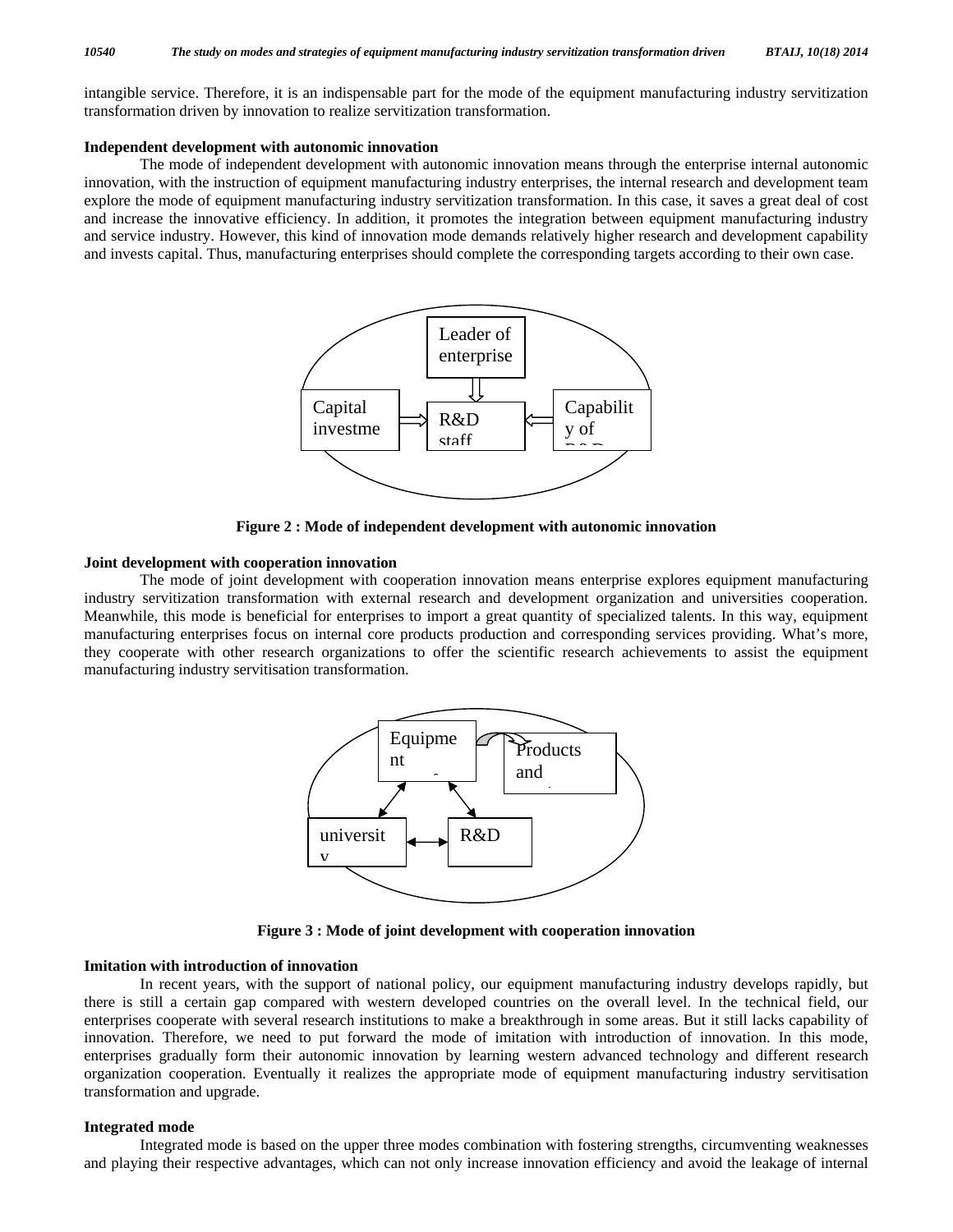information, but also save costs. In the way, enterprises emphasize their core products and make cooperation with corresponding research organizations. Moreover, the whole industry learns the western advanced thoughts and ideas rather than blindly imitate. On the basis of introduction and absorption of innovation, the industry finds out the mode to form manufacturing industry servitization transformation.

# **STRATEGIES OF THE EQUIPMENT MANUFACTURING INDUSTRY SERVITIZATION TRANSFORMATION DRIVEN BY INNOCATION**

 With the development of equipment manufacturing industry throughout China, our country's economy has an increasingly upwards. The development of equipment manufacturing industry is not unilateral. To be specific, it tends to depend on instruction of government policy, support of industry associations and their technology, management ability and service ability to improve the all-around innovation capability. So in terms of the government, industry associations and the equipment manufacturing industry enterprise, several strategies are put forward to realize equipment manufacturing industry servitization transformation in the following.

# **Confronted with opportunities and challenges, it is supposed to reinforce the government leading function, accelerate and promote equipment manufacturing industry servitization transformation**

 As the leader of market economy regulation, government must play a positive role in promoting equipment manufacturing industry servitization transformation. It is supposed to establish corresponding strategies to facilitate equipment manufacturing industry servitization transformation and encourage the development of equipment manufacturing industry servitization transformation. In China, enterprise should make full use of our country's economy, science and technology, and policy resources to promote the interests related to all parties and to break through all the obstacles in the process of servitization transformation. They need to utilize the constraint of laws and regulations to reduce damage to the resources and the environment.

# **Industry associations should provide the platform to support the equipment manufacturing industry servitization transformation and ensure it to healthily develop**

 Equipment manufacturing industry association is a link between the government and the equipment manufacturing industry enterprises. Industry association ought to form the unified consciousness to promote servitization transformation in equipment manufacturing industry. Meanwhile, industry associations complete the information release platform to provide the latest information to enterprises, techniques support and combination and communication of industry, universities and research institutions. What's more, they need to vigorously introduce professional talents to provide human resource to support and boost the equipment manufacturing industry servitization transformation.

# **Equipment manufacturing enterprises make efforts to achieve the equipment manufacturing industry servitization transformation**

 As the principal part of implementation of the equipment manufacturing industry servitization transformation, enterprises are supposed to encourage the internal implementation of personalized products design, after-sales service and products recovery, a series of services. They need to change their focus from tangible products to combination of tangible and intangible products. Only in this way can enterprises increase the products profits and form the core competitiveness.

## **CONCLUSIONS**

 In conclusion, it is imperative to implement the equipment manufacturing industry servitization transformation. Compared with the developed countries around the world, our country is still in the stage of industrial development, and it needs to rely on manufacturing to accelerate national economic growth. And service part accounting for the low proportion means the low enterprises competitive ability and profits. Hence, it is essential to offer high quality service to customers. And it is tendency of connotative development of the modern equipment manufacturing industry driven by innovation. In the view of our the modern equipment manufacturing industry servitization level, enterprises should take their unique advantages, increase the proportion of service in final products, try their best to meet the demands of consumers and form the enterprise core competitiveness.

#### **ACKNOLODAGEMENT**

 This paper is supported by National Science Foundation of China (71402104), Science Foundation of Ministry of Education of China (10YJC630272), the New Teachers' Fund for Doctor Stations, Ministry of Education (20122102120007).

#### **REFERENCES**

**[1]** Jintao Hu; The report in the eighteenth congress of the communist party of China. Beijing: the Party's Publishing Press, **(2012)**.